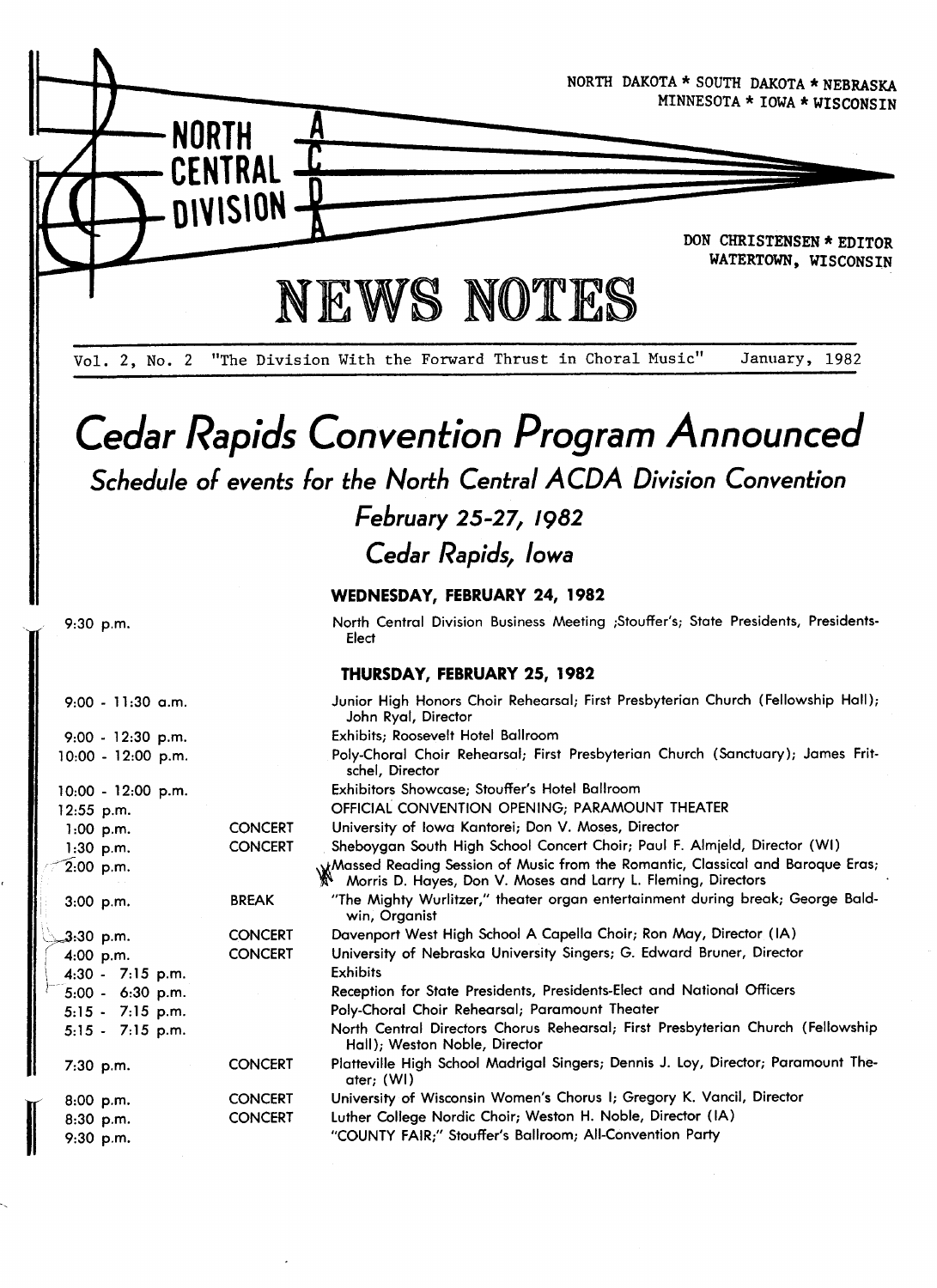

1982 ACDA NORTH CENTRAL DIVISION CONVENTION

Five Seasons Center, Cedar Rapids, Iowa

February 25-27, 1982

### FRIDAY, FEBRUARY 26, 1982

-<br>J

| $7:30 - 9:00$ a.m.   |                | <b>Breakfast for National Standing Committees</b><br>Exhibits                                                                         |
|----------------------|----------------|---------------------------------------------------------------------------------------------------------------------------------------|
| 8:00 - 9:00 a.m.     |                | Washington Park High School Concert Choir; Bill Diekhoff, Director (WI); Para-                                                        |
| $9:00$ a.m.          | <b>CONCERT</b> | mount Theater                                                                                                                         |
| $9:30$ a.m.          | <b>CONCERT</b> | University of North Dakota Concert Choir; Terry Eder, Director                                                                        |
| $10:00 - 1:30$ p.m.  |                | Exhibits                                                                                                                              |
| $10:15 - 11:00$ a.m. |                | Interest Sessions "10"                                                                                                                |
|                      |                | Baroque; First Presbyterian Church (Sanctuary); featuring the Faith Baptist Bible<br>College Choir; James Wolfe, Director; Ankeny, IA |
|                      |                | Romantic; First Presbyterian Church (Fellowship Hall)                                                                                 |
|                      |                | Classical; Stouffer's Ballroom                                                                                                        |
| $11:15 - 12:00$ noon |                | Interest Sessions "10" repeated                                                                                                       |
| $11:15 - 1:15$ p.m.  |                | Director's Chorus Rehearsal; Stouffer's Ballroom                                                                                      |
| $11:15 - 1:15$ p.m.  |                | Poly-Choral Choir Rehearsal; Paramount Theater                                                                                        |
| $12:00 - 1:30$ p.m.  |                | State Officers Luncheon; Roosevelt Hotel                                                                                              |
| $1:30$ p.m.          | <b>CONCERT</b> | Junior High Honors Choir; John Ryal, Director; Paramount Theater                                                                      |
| 2:00 p.m.            | <b>CONCERT</b> | Fort Madison High School Chamber Singers; Allen D. Chapman, Director (IA)                                                             |
| 2:30 p.m.            | <b>CONCERT</b> | Poly-Choral Choir; James Fritschel, Director                                                                                          |
| $3:00 - 6:00$ p.m.   |                | Exhibits                                                                                                                              |
| $3:15 - 4:15$ p.m.   |                | North Central Director's Chorus Open Rehearsal; Paramount Theater                                                                     |
| 5:00 - 6:30 p.m.     |                | Convention Committee Chairs and Committee Members Reception                                                                           |
| 6:00 - 7:00 p.m.     |                | Pre-Banquet Cocktails; Stouffer's Ballroom                                                                                            |
| 7:00 - 9:30 p.m.     |                | ENTERTAINMENT EXTRAVAGANZA; '82 Convention Banquet<br>Master of Ceremonies: Ron Phillips (IA)                                         |
|                      |                | Cocktail and Dinner piano music: Rich McKinney (IA)                                                                                   |
|                      | <b>CONCERT</b> | The Cedar Falls Jazz Singers; John Evenson, Director (IA)                                                                             |
|                      | <b>CONCERT</b> | Side I; Rich McKinney, Director (IA)                                                                                                  |
|                      | <b>CONCERT</b> | Collage; Rich Hoffman, Director (IA)                                                                                                  |
|                      | <b>CONCERT</b> | Elizabethean Singers; Cornell Runestad, Director (NE)                                                                                 |
|                      | <b>CONCERT</b> | Cedar Rhapsody; Sally Eggelston, Director (IA)                                                                                        |
| $10:00 - ?$          |                | <b>Individual State Parties</b>                                                                                                       |
|                      |                | Cocktail and Dinner piano music by Rich McKinney, Indianola                                                                           |
|                      |                | SATURDAY, FEBRUARY 27, 1982                                                                                                           |
| $8:30 - 9:15$ a.m.   |                | Interest Sessions "3"                                                                                                                 |
|                      |                | Handbells; First Presbyterian Church (Fellowship Hall)                                                                                |
|                      |                | Panel Discussion; Stouffer's Hotel                                                                                                    |
|                      |                | Clinical Psychologist; Stouffer's Hotel                                                                                               |
| $9:00 - 10:30$ a.m.  |                | North Central Director's Chorus Rehearsal; First Presbyterian Church (Sanctuary)                                                      |
| 9:00 - 10:45 a.m.    |                | Exhibits                                                                                                                              |
| 10:45 a.m.           | <b>CONCERT</b> | Northwestern College Choir; Richard Edstrom, Director; Paramount Theater (MN)                                                         |
| $11:15$ a.m.         | <b>CONCERT</b> | Des Moines Choral Society Chamber Choir; Marian A. Hall, Director (IA)                                                                |
| 11:45 a.m.           | <b>CONCERT</b> | Wartburg College Choir; James Fritschel, Director (IA)                                                                                |
| $1:30$ p.m.          | <b>CONCERT</b> | North Central Director's Chorus; Weston Noble, Director; Paramount Theater                                                            |
| 2:00 p.m.            |                | <b>Closing Statement</b>                                                                                                              |
| $2:10$ p.m.          | <b>CONCERT</b> | Plymouth Congregational United Church of Christ Chancel Choir; Carol Stewar<br>Director (IA)                                          |
| 2:40 p.m.            | <b>CONCERT</b> | The Dale Warland Singers; Dale Warland, Director (MN)                                                                                 |
| 3:30 p.m.            |                | Convention Wrap-up; Committee Chairs and 1984 Convention Representatives;<br>Stouffer's Hotel                                         |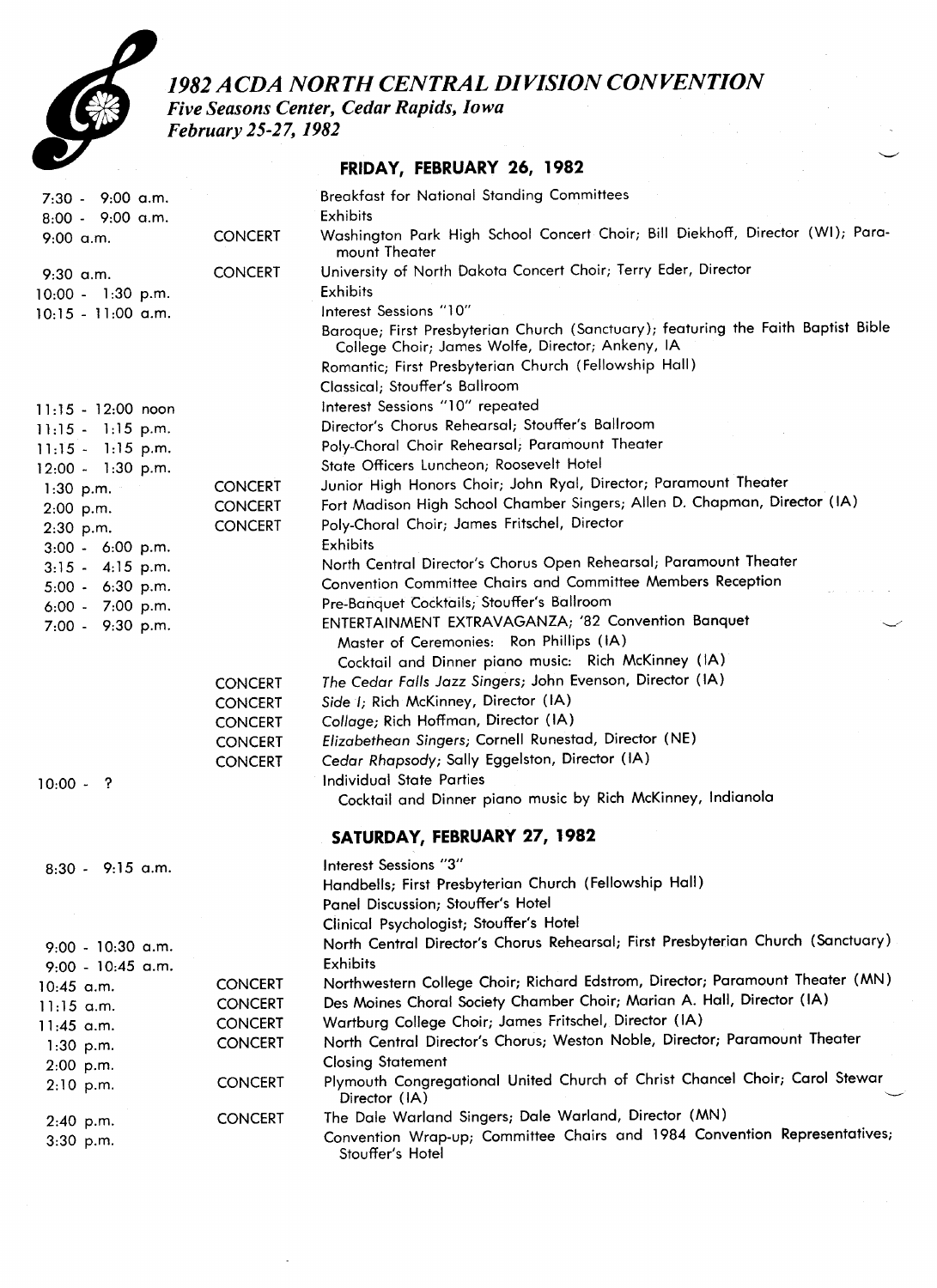## The Gregg Smith Singers

#### A Feature Article

(Editor's Note: The following article was printed in the Nov.,  $281$  issue of the Sounding Board - the official state publicaun of the Iowa CDA. It was written .In reference to a visit of the GSS to Wartburg College).

(Gregg Smith has touched countless choral directors' lives either directly by sharing of his vast knowledge and ideas, through attending live performances of the Gregg Smith Singers, or through their many recordings).

The Singers, who have recorded more than 50 albums, are noted for their discipline and ensemble sound and also have been acclaimed as pioneers in imaginative programming and in the presentation of new music.

Composers, such as lgor Stravinsky, Samuel Barber and Aaron Copland, have lauded them, and lrving Kolodin, writing in "The Saturday Review," said, ''Gregg Smith impresses me as the best new man in the (choral) field since Robert Shaw."

Their recordings have won awards from "Hi-Fi" and "Stereo" magazines, as well as the Montreux International Recording Award and three Grammy Awards.

Smith, then a graduate teaching assistant in the music department of the University of California's Los Angeles campus, formed the group in 1955.

Three years later, it was invited to perform Schoenberg's "Opus 27 (Four Pieces for Mixed Chorus)" at Los Angeles' prestigious Monday Evening Concerts series, and it was described by that city's "Times" as a "standout."

That same year, the Gregg Smith Singers took their first European tour, the first step toward building an international reputation.

Upon returning to Los Angeles, the group began its lo-year  $\sim$ association with the distinguished maestro, Stravinsky, and the next year recorded his "Mass" for Columbia Records.

Another European tour in 1961 brought the Singers to the attention of impressario Kenneth Allen, and he set up a 63 concert, coast-to-coast tour for them in 1962, putting them in the "big time" to stay.

Among the innovations of the Gregg Smith Singers is their introduction of multi-dimensional sound in each concert. The singers are positioned in groups of varying size and composition or simply spaced as individual choristers at the sides and rear of the auditorium as well as the stage.

From the start, the Singers have been known as a "musicians' choir," and several of its members are composers, producing compositions for in-the-round and traditional on-stage presentations.

Their emphasis in the l980s will be recording both historical and contemporary music.

"One thing that people don't realize," Smith points out, ''is that though we have a reputation for performing contemporary music, we have a tremendous range of repertoire. For instance, we've recorded more Gabrieli and Heinrich Schutz than any choir in the world. The Singers were the first group to perform a great deal of our great Revolutionary-era composer William Billings, and our America Sings series covers as much historical American music as it does contemporary pieces.

### How are Your Public Relations?

(Editor's Note: The following article was written by Melva Sebesta, President-Elect of the Southwestern Division - CDA and appeared in their Divisional Newsletter, Nov., 1981).

A top priority for choral directors and/or teachers which should also be a maior concern for all professionals, para-professionals and non-professionals is public relations. Should you consider public relations not important, consider Christianity without Matthew, Mark, Luke and John.

In today's society corporations hire firms to handle their<br>public relations. ("Well, they HAVE TO," says Mr. Put-off, public relations. ("Well, they're when are you totally selfsufficient?" retorts Mr. R.U. Readytolearn.)

How to sell your program, how to bring more people to concerts, how to get a larger budget, how to iustify additions to your staff and all the other "how to's" for which some seek the answer must begin with YOU. You have the key: i.e. whether this item is an issue which you choose to be a major (important), minor (not important) or modal (inconsistent).

For now let's concentrate on public relations as a maior issue. There are many public(s) . . . for the purpose of a "good hit" (the inflection is yours) let us concentrate on your immediate associates: administrators, business managers, supervisors, counselors, teachers in other departments, maintenance, cafeteria and the ianitorial service personnel. (When in doubt, consider enioying choral music if your prime necessity is a biological need and the plumbing is non-functional.)

No one is so self sufficient that he/she can co-exist/survive without ALL these folks; although most of us would prefer to think this were not so.

It is an established fact that your work can be a success/ failure based upon help/hindrance of any one of these specialities.

So, better you ''HIT ON" one or more of these folks for help. Suggest you consider/confirm/reiect these concepts.

- 1) If you are interested in someone else (or need to be) then indicate your concern. (Method of establishing rapport should be very personal and unobstrusive).
- 2) Your concern should be genuine. (Any fool can spot a fake - even a better-than-average-role-prayer).
	- a) Send a personal note when they are doing positive things - anything, not even pertaining to choral music.
	- b) Take time to inquire about their well being in passing; then listen the way you want others to listen to you followed with a brief note a couple of days later to indicate you were listening and do care.
	- c) Speak and write ''thank yous" for other peoples' efforts (even if it isn't up to your level of efficiency) which usually results in an even better effort.
- 3) Your interest/concern must be consistent or it is totally ineffective. Once a public relations program (personal concern) is begun it must be continuous. "A hit and miss" theory is hazardous to the health of your program. (A good personal concern program is also contagious . . . but it feels soooo good).
- 4) Send out typed bulletins to everybody to keep them informed about what's happening in your area of interest. This serves two purposes: keeps them informed without calling a meeting or needless individual conversations which really need written documentation and gives the other person an opportunity to share/indicate concern for and yours. (That is called "dividends").
- 5) Sooner or later it may not be necessary to ''call in your marker" because a potential problem may have averted by one of these folks who enioy being treated with concern and respect consistently. Yes, it can be time consuming . . . no more than solving the dilemma WHEN it occurs.

The same principle works here as in the rehearsal hall, classroom, stage: PRODUCE or EXCUSE.

May He who watches o'er us all, guide and keep you.